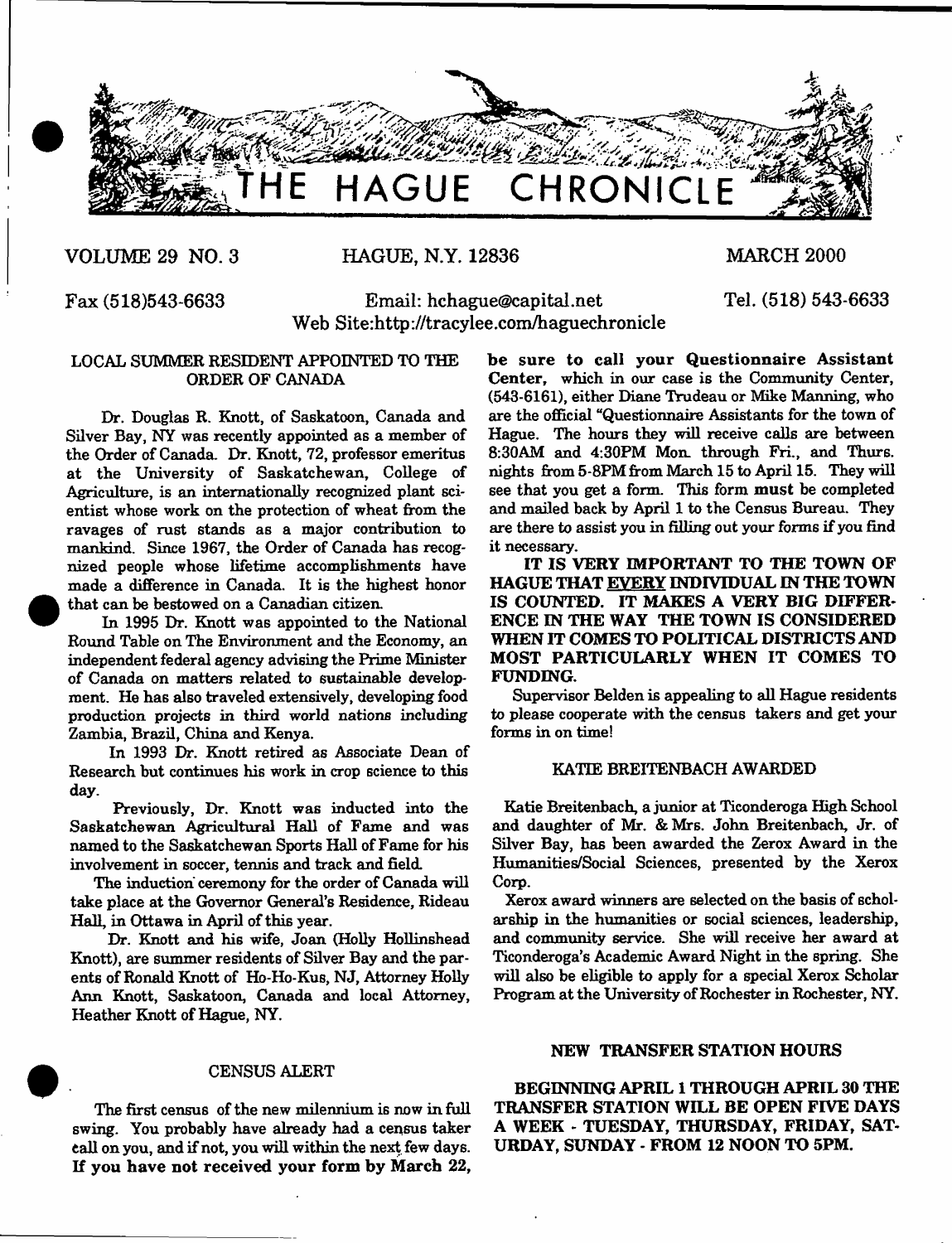#### **CORRECTION**

In February's issue on page 5 under Planning Board Workshop, we stated that Mr.Nelson Waters had stated that he felt the residents of Hague had a no-growth mentality. He would like to correct his statement to say that "I feel there is a segment of our community that has a no-growth mentality." He did not mean to infer that the entire community should be lumped together.

### WOMEN'S WELLNESS WEEKEND

The third annual Women's Wellness Weekend will be held Friday, May 5 to Sunday, May 7,2000 at Silver Bay Association. Take an opportunity to relax, have fun and indulge in the joy of self discovery. Enjoy a fireside chat, afternoon high tea, and Sunday brunch. Participate in stimulating sessions of your own choosing or kick back for a chance "to be". Listen to fascinating speakers and enjoy splendid scenery in the company of like-minded women. For more information call 518-543-8833 or email: [SBAMCJ@aol.com](mailto:SBAMCJ@aol.com)

# TI SCHOOL/KIWANIS RECEIVE GRANT

The Ticonderoga Central School District in conjunction with the Ticonderoga Kiwanis in the Town of Ticonderoga have been awarded a \$500.00 Service Learning grant from the Bay Paul Foundation. This grant will support the Streetscape Project currently in progress. Students in Bob Palandrani's Technology class will use these funds to build planters for the town and present them to the Town Board sometime this spring.

Ticonderoga was eligible for this grant through its participation in the Foundation for Excellent Schools Consortium. The Ticonderoga Central School District has been a part of this consortium since 1998 as a result of a grant from International Paper Co.

# GRANTS AWARDED TO SILVER BAY ARTS AND HUMANITIES

The New York State Council on the Arts awarded an Arts-in-Education grant of \$10,000 to the Writer's Voice of Silver Bay to support the now nine-year old Writersin-the Schools project. The Writer's Voice brings published writers into the classrooms of thirteen school districts throughout the Adirondack Park region.

The Writer's Voice also received a \$1,000 grant from the International Paper Co. Foundation to support writers' fees for the first annual NYS Summer Young Writers Institute held at Silver Bay in July. The Institute brings qualified students from across NYS together for an intensive week of writing.

The NYS Archives Documentary Heritage Program awarded the Silver Bay Assoc. \$1,250 to develop a Needs Assessment for the Association's archives recognizing Silver Bay's centennial approaching in 2002.

The Silver Bay Assoc, has a rich history in the Arts and Humanities. During the summer months, the campus offers music concerts, watercolor workshops," weekly readings and special performing arts events all open to members. To find out more about daily, weekly, monthly or yearly memberships call 543-8833. ext/ 213.

### HAGUE HISTORICAL SOCIETY

The Hague Historical Society joins with the Ticonderoga Historical Society at the Hague Community Center on Thursday, April 20 at 7:30PM. Dr. David Starbuck, archeologist, will be our speaker. Hague members will be supplying the refreshments for this meeting. Dr. Starbuck will be speaking on the archeology of the Champlain Valley . . . this is a program that no one will want to miss, so be sure to enter a reminder on your calendar for Thursday, April 20 at 7:30PM . . ewa

# TI FESTIVAL GUILD PROGRESSIVE DINNER

The April Foolishness Progressive Dinner presented by the Ti Festival Guild is scheduled for April II, 2000. This spring fund raiser has been a community event in three spring seasons, celebrating the coming of spring after winter and mud season. *M*

Three seatings are served, the first beginning at 4PM with hors d'ouevres at Eddie's, followed by soup and salad at Hot Biscuit Diner, with the entree at the Carillon Restaurant, and scrumptious desserts at Chateau LaChute. The second seating begins at 5PM, the third at 6PM, and each follows the same schedule.

Coordinators for the three seatings are Gale and Jules Halm, first; Gerry and Cyril Treadway, second; Candy and Charles Harrington, third. All board members have tickets, and they may also be reserved by calling the Festival Guild office at 585-6716. Advanced tickets must be purchased and the seating must be specified.

Cathie Burdick, TFG, PO Box 125, Ticonderoga, NY 12883 585-6716

## HARMON GALLERY AT THE HANCOCK HOUSE

The current exhibit at the Harmon Gallery is Susan Morhouse's watercolours "People the Earth". The exhibit started on March 1 and will continue through April 29. The public is welcome.

*I wandered lonely as a cloud That flots on high* o'er *vales and hills, When all at once I saw a crowd, A host, o f golden daffodils*. . . *William Wordsworth*

*THINK SPRING* 3/00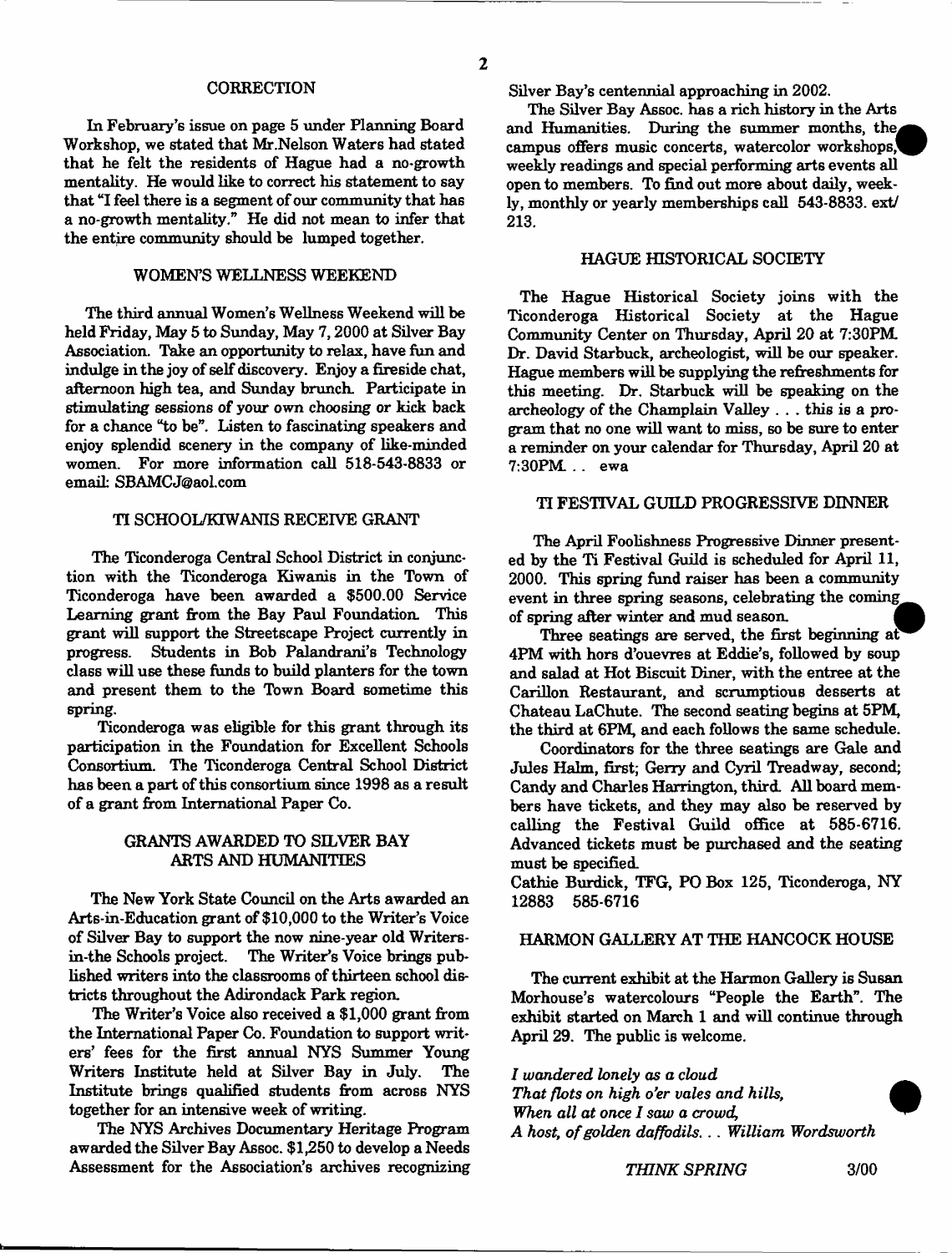#### ZONING BOARD

The Zoning Board did not convene during the month of February.. .mjk

## PLANNING BOARD

The Zoning Board did not convene during the month of March. . .mjk

# HAGUE TOWN BOARD March 14, 2000

A Public Hearing was held at 6PM. Ordinance *81* of 2000, regulating the speed of water craft in Bass Bay in the Town of Hague, Warren County, New York was dis\* cussed.

The regular Town Board meeting began at 6:30PM A Moment of Silence was held for Henry Karmazin, Ron Graser's Mom and Anne Belden Wright.

#### PRIVILEGE OF THE FLOOR

Mary Lou Doulin addressed the Board with a letter in rebuttal of the "accusations" made against Ms. Harrigan at the previous Town Meeting. Ms. Doulin's letter, signed by 31 people, stated that Ms. Harrigan should be honored and praised for her efforts in helping the town.

Valerie Lawrence also read a letter to the Board. She is concerned with an unsafe shed next to the road near the corner of New Hague Road and West Hague Road. Ms. Lawrence also questioned a storage shed with a sink and no septic system and another shed turned outhouse. She is requesting that a comprehensive Plot Plan be submitted by the Patchetts. Supervisor Belden informed Ms. Lawrence that an outhouse is a permitted use at that location; he also requested a copy of the letter to be turned over to the Planning Board. Ms. Lawrence said she will be submitting her concerns to the Planning and Zoning Boards in writing.

Tom James addressed the board regarding the Chamber of Commerce booth at Expo 2000 in Glens Falls on Saturday, March 18. He also said that the Web Site is getting 145 hits per day. The Chamber has doubled the number of packets that were sent out by this time last year.

# REGULAR COMMITTEE REPORTS

1. Assessor & Justice - Nothing

2. Buildings and Grounds - (Megow) - The heat control problem on the north side of the building has been taken care of. Heat curtains will also be installed to help with overheating in the summer. The Insurance Company has made adjustments for damage done to the building during the winter.

3. Finance - Nothing

4. Fire Department - (Fitzgerald) - The new building is about ready to have a contract signed. Warren Co. will have a rabies clinic at the Fire House on June 28 from 6-8PM

5. Highway - (Bill Bothe) - The sand and road clean up was started last week. He has received prices on radios (for the town truck) but no copies of contracts yet. The prices from Champlain Communications, Inc. were the best. Supervisor Belden was given permission to sign a contract with this company effective April 1 - December 31 as soon as it arrives in the office.

6. Insurance - Nothing

7. Personnel - (Hourigan) - A committee meeting will be held next week. Another recycling attendant is needed. There are some applications on file.

8. Planning/Zoning/Stormwater Management -(Steitz) - No Planning and Zoning reports this month. The Dockside is still under violation. P. Barone told the Board that he had spoken with Craig Merrill today and the outdoor bar will be removed.

9. Recreation/Promotion - (Hourigan) - He has been in contact with Mark Rutkowski regarding the swim program at Silver Bay. The program will be held this year for Hague youth if enough show interest. Please contact the Community Center if you have children who are interested.

10. Sewer District - (Belden) - Supervisor Belden and Councilman Megow went over the engineer proposals at the County. The Appellate Court will be meeting in April - an answer has to be given within 6 weeks of the hearing.

11. Town Park & Beautification - (Fitzgerald) - The Park Committee met last week. Councilmen Steitz and Fitzgerald agreed that a well should be drilled at the Park thus eliminating any chance of contamination from the sewer. Councilman Megow requested that a well also be drilled at the Transfer Station. A motion was made and passed to drill a well at the Park. The well at the Transfer Station will be considered at another time.

12. Transfer/Recvcling Station - (Megow) - The February revenues from the station were \$1,067.50. The area around the C&D will be built up, making it easier for trucks to pull up. If anyone needs wood chips, they're available at no cost from the Transfer Station.

13. Youth - (Hourigan) - The basketball camp will be held again this summer. Mike Manning is looking for help - if interested, please contact him at the Community Center.

#### UNFINISHED BUSINESS

Supervisor Belden received a letter from John Caffey, Esq., the attorney for Lake George Association (LGA) requesting that the Town of Hague be the lead agency on the delta/shoreline project. A motion was (Cont. on page 4) 3/00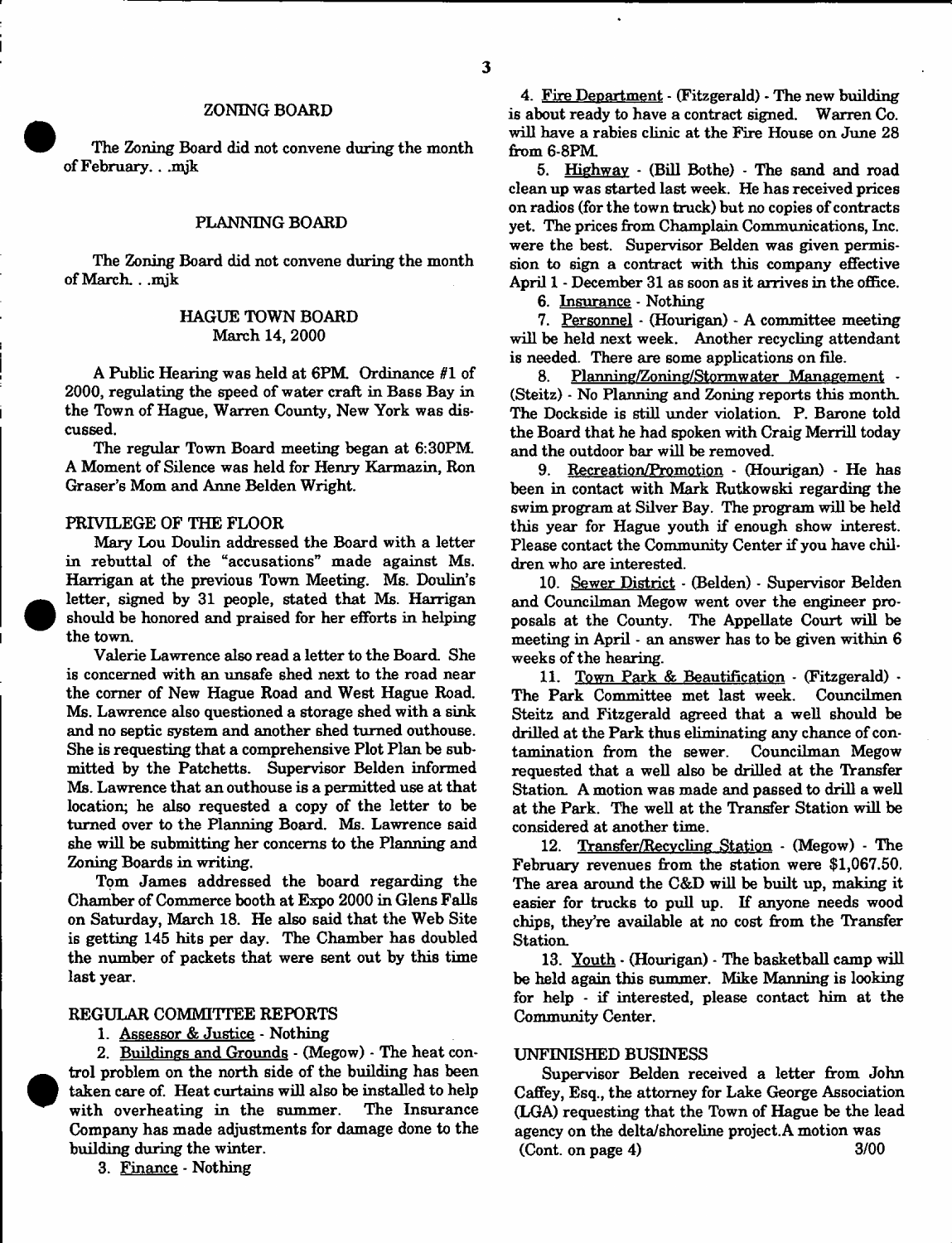(Cont. from **p.** 3 - Town Board)

and passed to sign this contract for \$500 per year.

The tentative assessor rate is 108.36 for residential and 105.82 for state. David Martueci will he appealing the residential rate.

Supervisor Belden received a letter from Fraser Engineering, a firm that assists small towns in setting up a Master Plan. A workshop will be set up with them.

#### NEW BUSINESS

A county radio will be installed in the Town pick up truck for safety reasons.

Robert Rogers Challenge - the 3rd annual Triathlon - will be held on July 8, 2000.

Supervisor Belden requested permission to write the Secretary of State for grant money for the Master Plan. A motion to cover that was made and passed.

Supervisor Belden also requested permission to write a letter stating the Town is against the Heritage Corridor Project. This will be studied further.

Resolution #55 of 2000 to amend Resolution #31 of '96 - Lawrence Drive (numbers 1-14), off Bass Bay Road, will be deleted. Those residents will use Bass Bay Road numbers.

Resolution #56 of 2000 - to adopt Ordinance #1 of 2000, regulating the speed of water craft in Bass Bay was passed. Supervisor Belden emphasized that the DEC and Park Commission also have to approve this Ordinance before it becomes effective.

The Census is currently taking place. Hague has a questionnaire assistance site. Mike Manning and Diane Trudeau are official helpers for anyone having problems filling out their forms. Mr. Manning will be in the Community Center on Thursday nights, March 15 - April 15, from 5-8PM. Otherwise, questions can be answered during normal business hours at the Community Center.

#### COUNTY REPORTS

The County Real Estate Auction will be held on August 19. Tax maps will be ready by early next week. .. mjk

# LETTERS TO THE EDITOR

Different factions in this town want different things and have different visions of and for the town. We cannot satisfy all their individual visions. So what do we do? Nothing - and address growth issues on an individual basis? Accept the present Tourist Accommodation update? Or modify the update to satisfy the majority of interests? Note: we have not heard from all the town people, and are we to believe that the letters and comments received reflect the feelings of the entire town since the majority are probably based on incorrect information? Maybe it does, or does it?

The common thread in all these letters is that they love this town and don't want to see destructive change. I agree .

The thought comes to mind as to what this town would look like if we had no change. What would it be if you couldn't build a garage or a needed addition or a' garden shed, green house or any other building? Pretty sad thought isn't it? The revision committee had the tough job of trying to plan for the possible upgrading of tourist facilities and not encourage excess growth. They love this town too and were very careful with the wording of the revision. Unfortunately the revision changes were very badly distorted as to what would be allowed to happen. This was a major injustice to the committee and the people of this town.

I think the major problem is the distortion of the revision as to its possibility of allowing major over-growth. I, for one, have the luxury of knowing and understanding the current and proposed sections of the Zoning Ordinance and feel comfortable with the revision, understanding its content and intent. I also believe that if I were to place myself outside of my position and as a citizen not being familiar with the present Ordinance and the proposed revision, and based on what I may have read or heard, I would be violently opposed to that revision.

So, what's the solution? Possibly a working session for the citizens of Hague to show the correct before and after effects of the Tourist Ordinance section, with audience questions and answers. It would be understood that private agendas would not be allowed to steer the purpose of this session off the specific details of the before and after effects of the revision. Discussion should also include the other provisions of the ordinance that provide additional protection from excess growth. Knowledge is a wonderful tool that will help most people understand the details of this revision and its real meaning to the Town of Hague. Thank you

*Is/* Paul Barone, Zoning Administrator

## "GOOD PEOPLE CAN DISAGREE BUT...

In the interest of fairness and decency I wish to submit in writing a rebuttal to the accusations made by Bob Patchett, Alice Patchett and Dave Martucci at the last Town Board meeting regarding the person of Nancy Harrigan, Planning Board Member. I find it offensive that the accusations were made publicly without her knowledge, thus ensuring her inability to defend herself.

I know Nancy to be highly intelligent (Bachelor of Science in Chemistry from Smith College and Masters from Columbia University) and a compassionate individual. This is evidenced in her unending efforts in community volunteerism. She tutors individually in the "Adult Literacy Program". She is the first to assist fan ilies in need, such as fire victims. She quietly seeks of children in need of clothing and takes them shopping (out of her own purse). She is one of the most dedicated Cont. on page 5 - Letters 3/00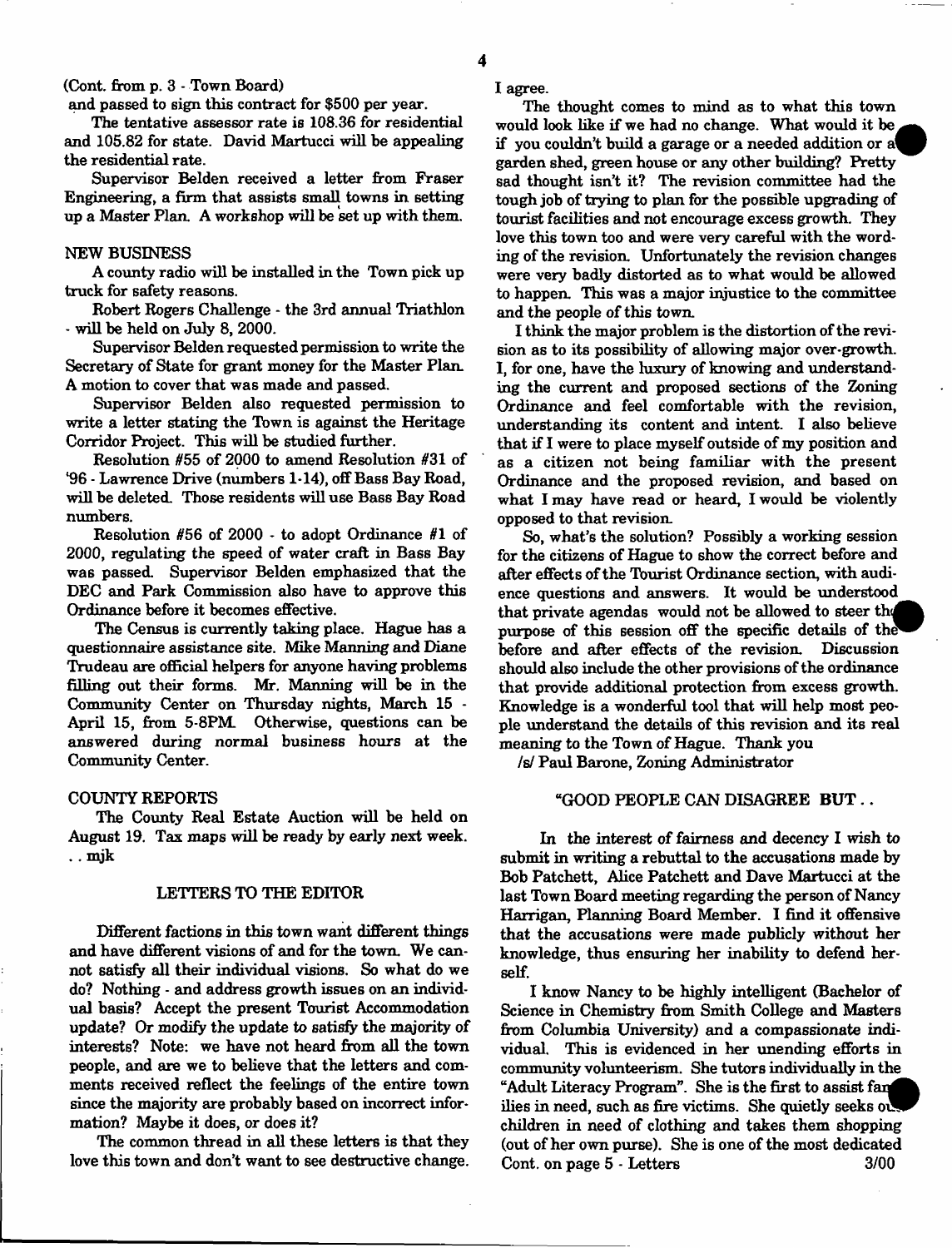# (Letters - Cont. from page 4)

 $\bullet$ 

 $\bullet$ 

and effective volunteers in the Ticonderoga School System. This is not to mention the numerous charities both locally and internationally that she supports through her church  $\cdot$  all this plus her volunteering on the Hague Planning Board.

As a member of this board she has repeatedly displayed a thoroughness and a dedication that surpasses any member. I'm sure her work ethic, her training as a research chemist, and her spirituality are contributing assets that motivate and guide her in her work on the board.

I have observed her work process. When Nancy delves into a project she first does her own exhaustive analysis. Then she consults and double checks with experts. She painstakingly reviews and will not stop until she has reached complete understanding. Once there she shares her outcomes with the community at the Planning Board meetings. We are most fortunate to have such an intelligent, dedicated and community minded person serving our town. Nancy Harrigan should be honored and praised, not verbally assaulted.

There seems to be some confusion and debate about her figures regarding the Tourist Revisions. That is understandable as it is a complex document, further complicated by ambiguous wording. This is where I believe "Good people can disagree,  $but \dots$  are personal attacks needed or even helpful?

These zoning issues are complicated and many self interests are at stake. Nancy is not coming from the vantage point of self interest. She is doing her job by looking at the total picture and how it impacts the entire community. (Repeat, not just one narrow interest.) These issues are far reaching and we need her vision.

We stand in full support of Nancy and applaud her fine character, Sincerely, /s/ Mary Lou Doulin

Ed. - This letter was signed by 31 Hague residents.

Dear Dan and Town Board Members:

At the January planning board meeting Mrs. Harrigan theorized the tourism accommodation revision had the potential of increasing the density of tourist accommodations in the Hamlet tenfold.

At the February planning board meeting Chairman Dave Swanson gave a short rebuttal. His conclusion was that the revision would at most double the density of accommodations. He also stated it only affected 3 resort accommodations - (1) Silver Bay Association; (2) Trout House Village; (3) Hague Motel.

Mrs. Harrigan then proceeded to take over the meeting on a personal vendetta against Trout House Village Resort. She rambled on with untruth after untruth about our resort. She pulled numbers out of the air without ever asking us questions about our capacities and plans for the future.

The Trout House has been a resort in Hague for well over 100 years. Our family has owned and operated Trout House for 29 years. We work very hard and are very proud to offer top quality accommodations to our guests visiting Hague.

Mrs. Harrigan's assumptions were hurtful and totally out of line. I realize Mrs. Harrigan would rather not share Hague with tourists, and that is her prerogative.

However, I question whether a woman who is incapable of separating her personal platform with town planning should be representing Hague. This town board may want to sit down with Nancy Harrigan and discuss the meaning of slander and defamation of character. Sincerely, */si* Alice Patchett

#### **8/00**

To: Supervisor Belden and Town Board members

I am a past member of the Zoning Board of Appeals for 14 years; during which time I served on 3 zoning revision committees.

I come before you this evening to respond to some disingenuous and bogus remarks which have been recently disseminated regarding some proposed revisions to the Town Zoning Ordinance.

It is not proper conduct for a planning board member to create the current sense of hysteria; based upon her incorrect personal interpretation of the ordinance. The proper venue to voice her concerns; or confusion as it appears; would be discussing the issues with zoning revision committee members or the zoning administrator. The rationale and logic behind all zoning revisions proposed, whether or not they involved tourist accommodations are clearly stated. To honestly think that the zoning revision committee would intentionally create, a 10 fold increase in property use; is indeed a poor judgement on Mrs. Harrigan's part.

Mrs. Harrigan in her analysis claims that the current law provides that "the minimum hamlet lot is 20,000 sq.ft.. If off site sewage is used, Hague's ordinance requires there to be 10,000 s. ft. for each tourist unit of 300 sq. ft. or less. Thus on a minimum hamlet lot 2 tourist accommodation units at 300 sq. ft. or less are permitted."

This statement is completely false. No where in the Hague Ordinance is this statement substantiated.

The only references made to tourist units of 300 sq. ft. or less in the Zoning Ordinance appear in the definition of a principal building and in section 160-55 (1) regarding tourist accommodations. In both instances the ordinance clearly states: each tourist cabin or similar structure for rent or hire involving less than 300 sq. ft. of floor space, the minimum land area necessary shall be 1/10 the minimum lot area required for the zoning district in which the tourist accommodations is located.

Mrs. Harrigan's misinterpretation of the Ordinance is that only 600 sq.ft. of tourist accommodations could presently be built upon 20,000 sq. ft. lot; when indeed (10) 300 sq.ft. cabins totalling 3000 sq.ft. can actually be built; has snowballed into a grossly distorted final con- (Cont. on page 6 - letters) 3/00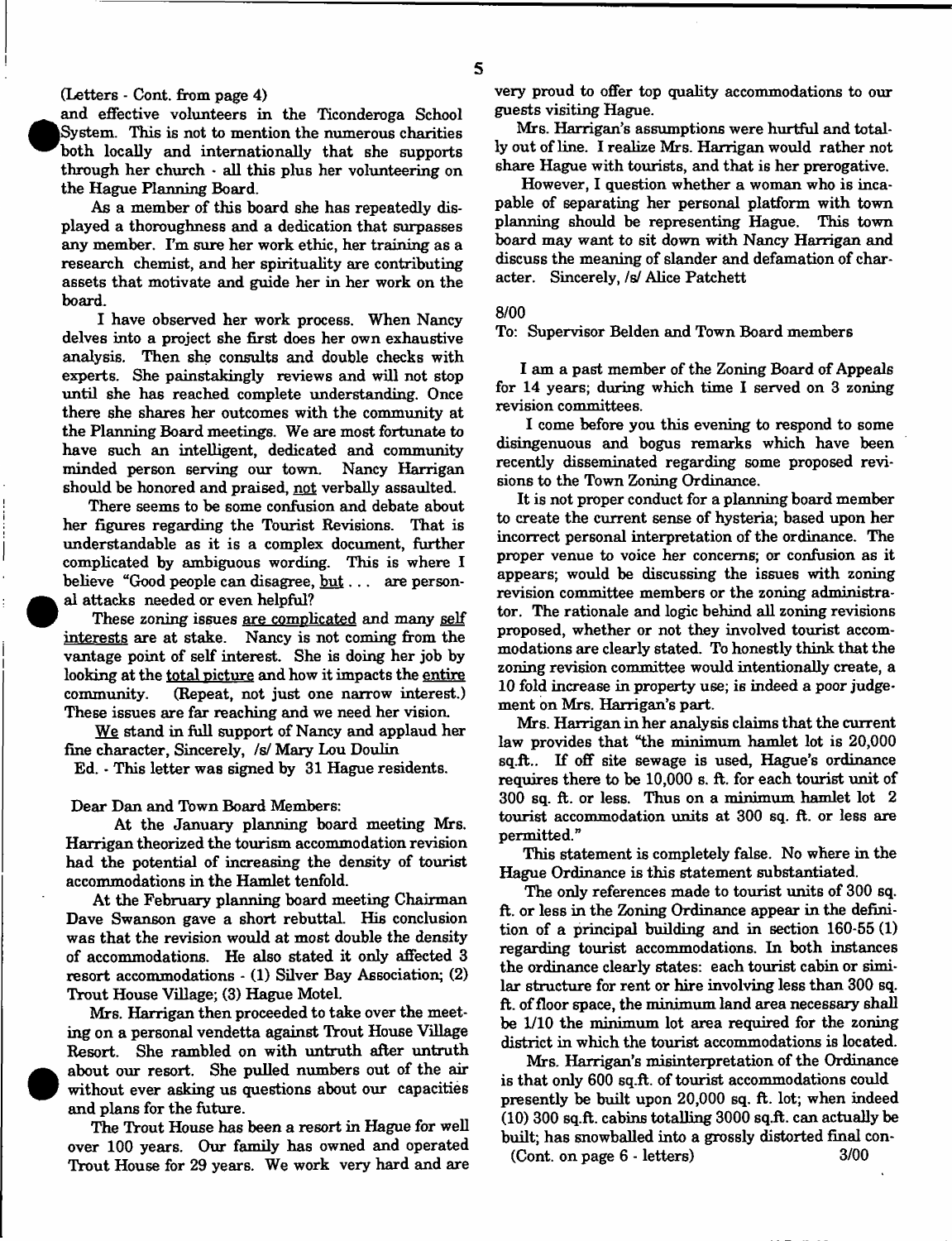Cont from page 5 - letters

elusion. One must also keep in mind that when a sewer district is established, the hamlet lot size will decrease to 10,000 sq.ft. thereby allowing 20...300 sq.ft. tourist cabins or 6,000 sq.ft. total; to be built upon a 20,000 sq.ft. lot., /s/David Martucci

# NATURE NEWS by Laura Meade

Have you seen an animal in the Town of Hague that maybe rabid? On March 7, about 50 yards south of the Hague Beach, a red fox was seen chewing on a dead skunk that had been run over in the highway by a vehicle. If either of those animals had rabies, anyone (or any animals) coming in contact with them could possibly be exposed to the rabies viral infection that affects the nervous systems of mammals. In humans, prompt (but painful) vaccination following a bite can prevent the illness in dogs, cats and domestic animals prior to exposure.

Rabies does not respond to anti biotic treatment because it is a virus. Symptoms of behavioral change, such as unusual aggressiveness or paralysis in hind legs, signal a strong possibility of rabies.

A danger that is not generally understood is that onset of the disease may abe within two weeks or might not be until many months. Therefore caution is advised (Cont. on page 6 - Nature News)

Nature News  $\cdot$  cont. from page 5

to avoid being bitten or scratched by a wild animal, or onto a mucous membrane. If, by any chance, one of the above occurs, wash the wound thoroughly with soap and water, and seek immediate medical attention.

It may be difficult to capture or kill a rabies suspect, but if you do, try to preserve its head and refrigerate it. Report bites to the local health office or the New York State Dept, of Health at the Rabies Laboratory @ (518) 869-4527.

Rabid animals have been found in nearby counties and towns. The red fox-skunk encounter south of the Hague Beach appeared to be a rabies case. Maureen Garrison was walking her dog south of 9N a few minutes before the animals were there. As I realized her predicament on her way home, I insisted that she get in my care with the dog, in order to avoid an encounter with them. She agreed with me that it was a possible hazard. We also noticed that the late afternoon post office van driver apparently removed the skunk from the road before we came along.

Routing examination of rodents, rabbits and hares is not necessary because they are essentially free of rabies in New York. However, bats and terrestrial carnivores should be presumed as possibly rabid, until confirmed negative by laboratory diagnosis. Therefore, they require urgent handling and testing. Alan Hicks, New Yorks bat expert, reports that very few rabid bats have been found in our area.

Remember it is better to err on the side of caution when it comes to rabies!

# WEATHER NEWS by Mary Lou Doulin

Weather records appear to be breaking frequently. CBS reported this winter to be the warmest in U.S. history. Bob Bearor states in his book "The Battle of Snowshoes" that winters were indeed colder in the past. The daily mean Jan. temperature in these parts in 1757 was 6 degrees In 1995 it was 31.3 degrees and this year it was even higher.

We probably had four full weeks of winter this year beginning in the end of January. February was quite wintry for the first three weeks. Temperatures declined to 0 degrees and we experienced three storms and lots of ice.

March has had its ups and downs. Many were enjoying the warm temperatures and I had spring fever prematurely. The soft southern air was enchanting; the snow was melting, and I spotted my first flock of robins in early March. In the midst of all this I almost started some of my outdoor painting jobs; however the unusual thunder and lightning of March 9 changed all that and temperatures went back to the 20's.

At this writing a heavy wet snow continues to fall. This year the full moon and the vernal equinox occur simultaneously on March 20.

## HAGUE VOLUNTEER FIRE DEPARTMENT

Despite one of the three major snow falls of this winter folks of the Town of Hague turned out in number for the Firemen's breakfasts on Feb. 19 and 20. The Fire Dept, members thank all of those who worked and all of those who came to eat. Our new food chairperson, Christine Swinton, deserves cheers for a hard job done well.

There were no fire calls in February, and Fire Chief Dave Hoffay congratulates the community for making it a fire safe month in Hague. He reminds us to check our fire alarms and says that an ounce of prevention cannot be replaced! As we all know from reading the local papers, many communities have not been so fortunate.

New member of the month: Charles Chase of Silver Bay. Lu Megow reported that the ambulances made 2 runs, covered 96 miles, and that 18 manhours were used. Lu Megow and Bill Cobb have completed and passed their recertification courses.

There is a possibility that TOT stickers will once again be available and also decals for the elderly and/or infirm. See Dave Hoffay or Paul Belden, Jr. for these stickers and decals.

Thoughts and prayers are with Art & Joan Belden, both long time Fire Dept, members. Joan has served secretary and food chairperson for a number of years an Art has always been an active fireman.

Our safety tip for the month - and yes, we are belaboring the subject: STAY OFF THE ICE. It is pulling away Cont. on page 5  $\cdot$  Fire Dept. 3/00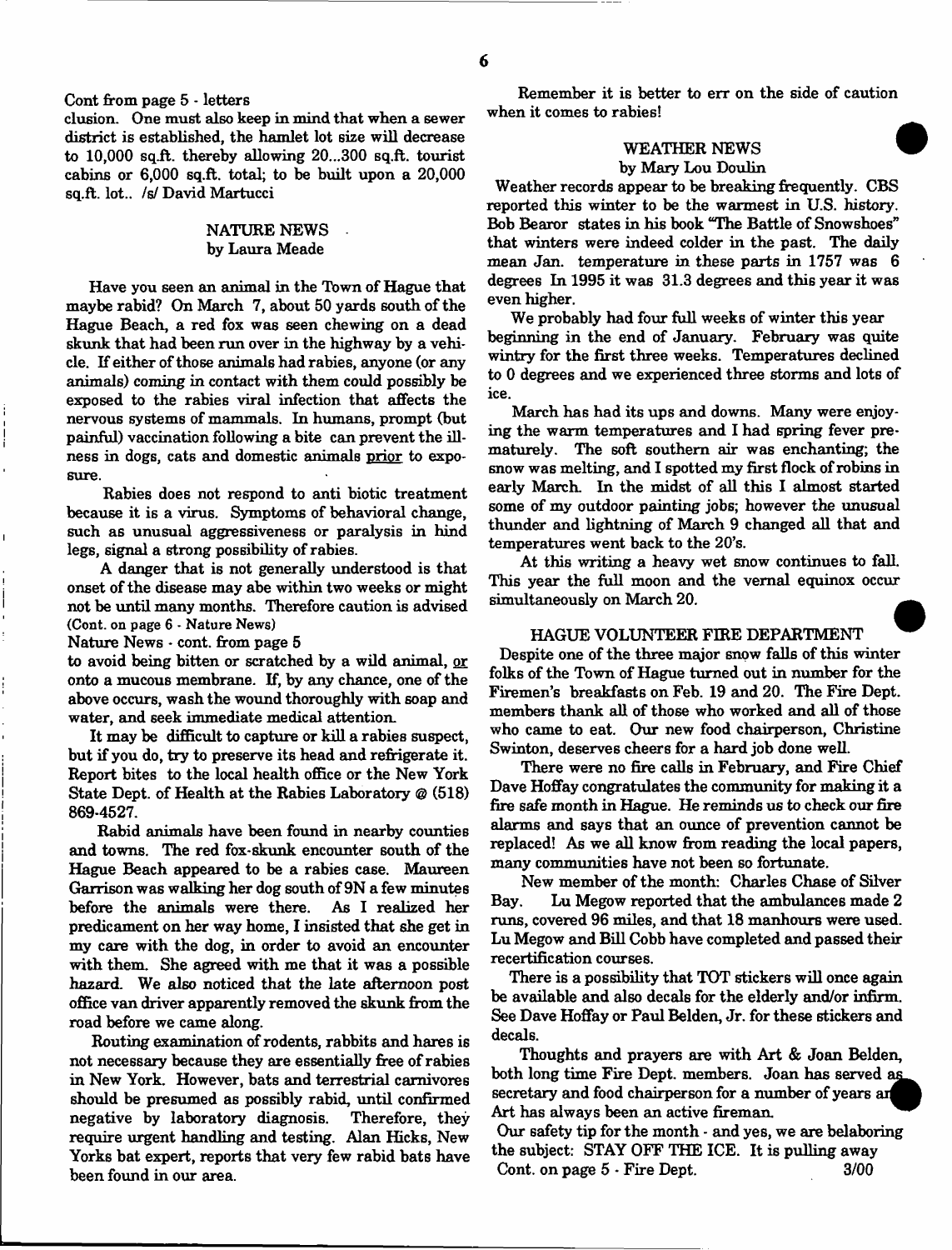Cont. from p. 6 Fire Dept.

from the shoreline, and it is honeycombed. The Fire Dept, was called to what could have been a tragic incident near Rogers Rock last week. Fortunately, the fishermen involved got off safely and the following day, equipment that had been e abandoned. Brooks and streams are running freely into the lake, creating further hazards to safety. Flay it safe - stay off the lake and then take a course in boating safety! .

# **SOUNDINGS**

BORN: Britney Marie Denig, on Oct 23, 1999 to Keith and Terri (Santaniello) Denig of Lakewood, CO. Proud grandparents are Sal and Kathy Santaniello, Silver Bay, Mr & Mrs. Carl (Lee) Wolf, Lake Royale, NC and Don and Lorraine Denig, West Jefferson, NC.

MARRIED: Theresa Marie Denno, daughter of Bernard and Anna Denno, Hague, to John Gagliardi, Queensbury, on Nov. 20, 1999 in St. Mary's Church in Glens Falls. A reception was held at Carl R's Restaurant in West Glens Falls.

DIED: Henry H. Karmazin, 74, Dodd Hill, Hague, on February 14 at his home in St. Petersburg, FL. Mr. Karmazin served for several years on the Hague Planning Board. He was a veteran of WWH and a member of Hague American Legion Post 1538. He was an accomplished organist and played during the 1970s for Hammond Organ Co. on CBS. Survivors include his wife Gertrude (Trudy), two sons, three stepsons, a sister, and eight grandchildren

DIED: Marjorie Graser, 85, on February 21 in Fort Myers, FL. She is survived by her son Ron, a grandson, Thomas and one great-grandson, all of Hague.

DIED: Virginia Adams, 68, on March 5 in Wilton, CT. Mrs. Adams was a co-owner of property at Rogers Rock which was donated to the Lake George Basin Land Conservancy including 40 acres and 2000 ft. of shoreline at Rogers Rock.

DIED: Ann (Belden) Wright, daughter of Helen (Carpenter) and the late Morgan Belden in Bellows Falls, VT SHe was born and raised in Hague. She is survived by her mother, three brothers and five sisters. She was the niece of Supervisor Dan Belden.

The College of Wooster has announced that Allison Bell Johnson, daughter of Mr. & Mrs. Mark Johnson, Silver Bay, was named to the first-semester Dean's List. To attain this honor, one must achieve a semester grade point average of 3.5 or above.

## TICONDEROGA MIDDLE SCHOOL ACHIEVEMENT ROLL

The following Hague students are listed on the second marking period achievement roll:

Grade 8: Michael Michela, Monica Sitts

- Grade 7: Richard Zacharenko
- Grade 6: Sarah Bissell, Michelle Coffin, Marissa
- Coffin, Wayne Evans, Andrew Trombley

### MERIT ROLL

- Grade 8: Dayna Evans, Matthew Frasier, Thomas Haskell, Jason Laundree, Cody Perkins
- Grade 7: Joshua Frasier, Aren Laundree, Joshua Patchett

TICONDEROGA HIGH SCHOOL HONOR ROLL

The following Hague students were listed on the third marking period honor roll:

FIRST HONORS

Grade 9: Jessica Belden, Katie Belden, Jessi Frasier,

Grade 10: Lucas Frasier, Heather Hassett, Alison

- Rutkowski, Theodore Santaniello
- Grade 11: Tasha Braisted, Katie Breitenbach
- Grade 12: Christopher Frasier, Peter Hutchinson, Kathryn Rutkowski, Wyatt Wells, Bradford Zeyak
- SECOND HONORS
- Grade 9: John Evans, Kelly Frasier, Andrew Patchett
- Grade 10: John Costello, Peter Mack, Brandon
- Trudeau, Tyler Wells
- Grade 11: Ryan Lawrence
- Grade 12: Andrew Mack, Eve Tromley

# THIRD GRADERS GO SKIING

The four third grade classes at the Elementary School were invited by the Lake Placid Olympic Committee to go cross country skiing. Students were bused to Mt. Van Hoevenberg where they were fitted with boots, skis, and poles. The students were divided into groups of eight and were given an hour long lesson by a member of the staff at the Cross Country Ski Center. Skiing for several hours was followed by lunch in the lodge and then skiing again in the afternoon New snow fell while the classes skied. It was a spectacular trip. We hope to make it an annual event!

Representatives from Ticonderoga Student Voice were presented a check from Walmart of Ticonderoga for \$400.00 to support the work done this fall by the student government organization for Tiny Tim Christmas Wish. The students held a Christmas semiformal dance to help raise funds for Tiny Tim.

*One reason to smite is that every seven m inutes o f every day someone in an aeroBics class putts a Hamstring*. 3/00 *3/00*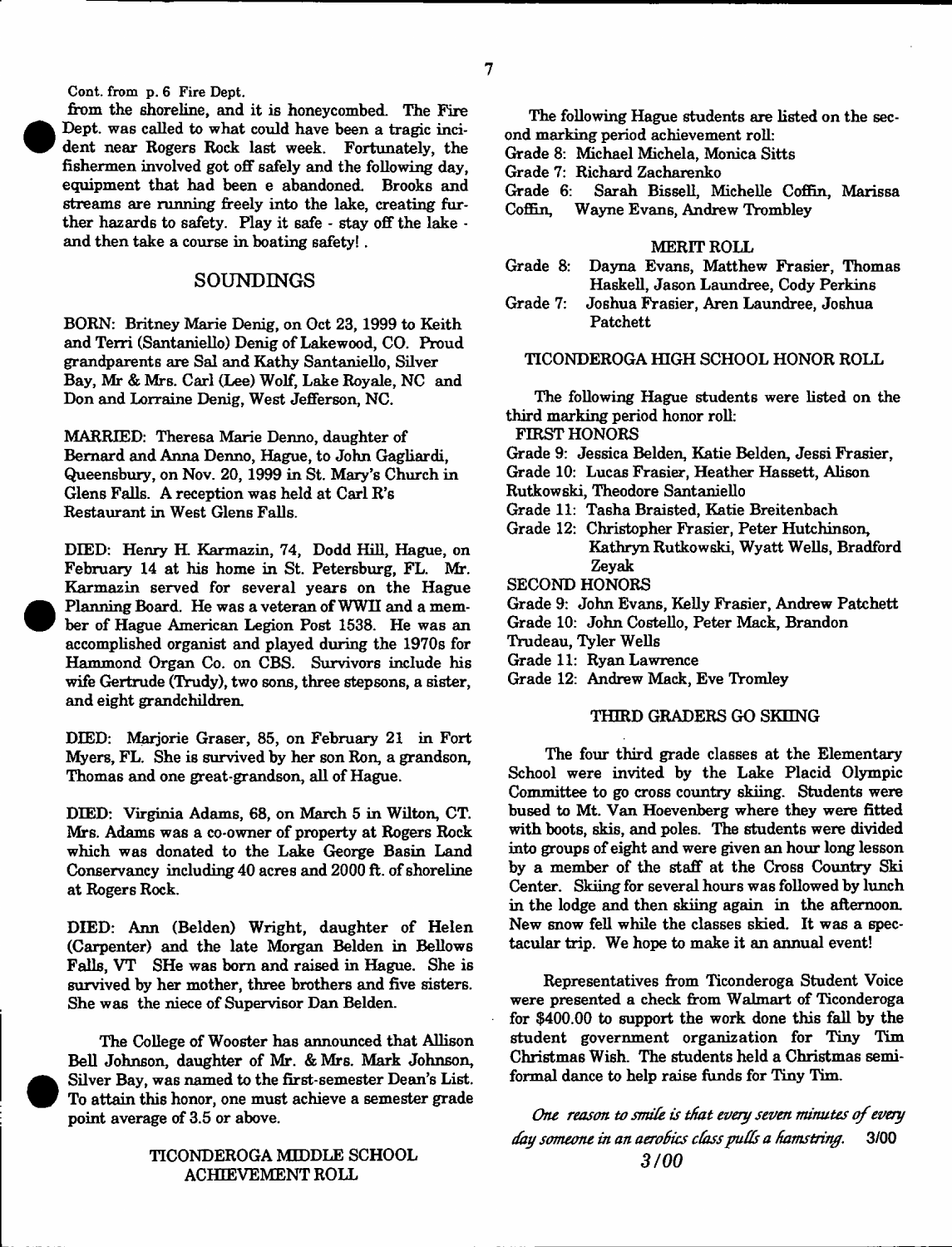There was an enthusiastic crowd who enjoyed this year's annual Beste Benefit Buffet on Sat., Feb. 19, again most graciously hosted by Silver Bay Association. This enjoyable gathering of firiends and visitors included a delicious meal, the Best Scholarship Awards presentation, and the second annual Rotary Club auction.

Beste Scholarships were presented to Victoria Belden, Adirondack Community College, Heather Connors, SUNY Cobleskill, Michelle DeFranco, RPI, and Thorhan Gautreau, SUNY Canton. DeFranco also received the Hague Winter Carnival Outstanding Student Award. We applaud these fine young scholars and wish them the best in their college careers and beyond.

Many thanks to those who supported the Buffet and Rotary auction, and to those who bought raffle tickets and especially to Silver Bay Assoc, for hosting this enjoyable evening.

Sunday brought the re-scheduled Polar Bear Run, cancelled on Sat. due to snowy road conditions. Runners placed as follows: Juniors: Meaghan Herbst, 41:17, Co-Ed Open: Marta Willman, 45:12, Masters: Fred Herbst, 37.42. Seniors: Dave Rutkowski. 38.23. and Bob Dave Rutkowski, 38.23, and Bob Whitaker, 45:12. Many thanks to our timekeepers, Charlie and Michele Chase.

The winner of the Sharp 13-in. color TV raffle was John Brown of Silver Bay. Many thanks to Sal Santaniello's Raffle Mania Crew who included John Barber, Chuck Fillare, John Brown, Bruno Brauner, Dottie Henry, Dan Belden, Carol Brown, Tom James and the Hague Market. Their hard work netted the Beste Fund \$407 this year. Additional thanks go to the Hague Chronicle and the Town of Hague for their support of the Winter Weekend events. . .. ss

## ROTARY CLUB OF NORTHERN LAKE GEORGE

Now that Spring is just around the corner, it's time to come out of hibernation. What better way than to join the Rotary Club. The breakfast meetings are held at 7:30AM on Tuesdays in the Watson Arts Center on the Silver Bay Assoc, campus. Visitors are welcome and once you visit, you'll want to stay.

The month of April begins on the 4th with the Mayor of Lake George, Bob Blais speaking on the Warren County Convention Center. On April 11 author and cancer survivor, Joan Robertson will tell us, "I Wish Someone Had Told Me That". Wesley "Red Hawk" Diekman will speak on April 18 and explain about his Abenaki Indian heritage. The last meeting in April will be a club assembly.

Proceeds from the Rotary auction held at the Beste dinner were divided between the Beste Scholarship Fund and the Hague Volunteer Fire Dept.

For more information call 543-8833.

#### HAGUE SENIOR CITIZENS CLUB

The Hague Senior Citizens will meet at  $1:30$ PM at the Community Center on Tuesday, March 28. Our speaker will be William Sutfin, pest exterminator, known to many as the "the bug man". With spring and summer bringing many pestiferous creatures who sting, bite, fly and dig, we are sure that Bill will have many suggestions for combating these enemies. As always, refreshments will be served. . . ewa

# BOATING SAFETY COURSE

Boating safety is not just for kids. Beginning this year (Jan. 1, 2000), anyone bom after Jan. 1, 1981 must be certified to operate a personal watercraft (PVC). The operator age requirement will increase over the next four years until Jan. 1, 2004. At that time ANYONE operating a FVC must be certified.

Beginning April 17 and continuing through April 20, the New York State Boating Safety Course will be offered at the Hague Community Center from 10AM until noon. Pre registration is requested for this free course. Please call the Hague Community Center at 543-6161 or the instructors at 534-6403 to register.

The course will be offered again in July from the 10th through the 13th and in August from the 7th through the 10th. Remember: SAFETY BEGINS WITH YOU!

#### HAGUE WEB SITE

The Hague-on-Lake George Chamber of Commerce Web Site - [www.hagueticonderoga.com,](http://www.hagueticonderoga.com) announces its newest "News and Weather" section. You will find links to the Glens Falls Post Star and Plattsburgh's Press Republican as well as the Hague Chronicle and the Adirondack Guardian. Many may be interested in the History and Heritage section which links to the Lake George and Lake Champlain Historic Waterways site and a regional link to the Ticonderoga Chamber's web site

The vacation season is fast approaching and the site reflects this with spectacular traffic. For the first 2 months of2000 the site has had 9000 visitors and they stay at the site on average 6:25 minutes!

Are you taking advantage of what the Hague Chamber has to offer? With your Chamber membership you get a free listing on our Chamber membership Web Site page and with an additional \$75 yearly your business can be categorized on the site highlighting the services you have to offer.

Please feel free to contact Tom James at 543-6924 (e-mail: [chamber@hagueticonderoga.com](mailto:chamber@hagueticonderoga.com) if you hay a need for clarification or more information about Chamber membership, setting up a link to your site, and/or any other inquiries/comments.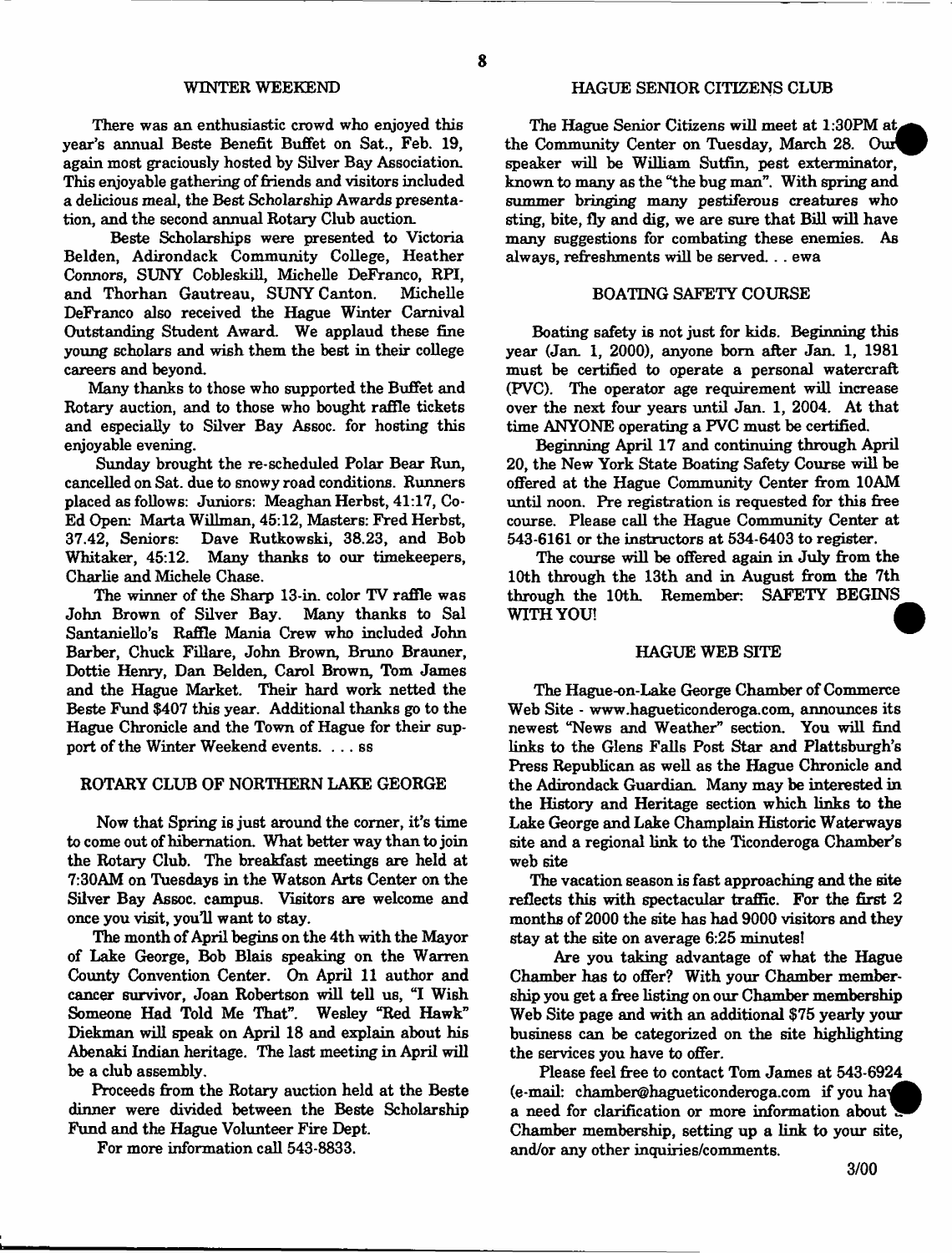/

#### WARREN COUNTY COUNCIL LUNCHEON

On Thursday, May 18 the Warren County Council of Senior Citizens , which represents all the Senior Clubs in Warren County, will hold its 27th annual luncheon at the Ramada Inn at Lake George. (Exit 21 of the Northway). This luncheon honors all seniors, so many of whom offer time and talents and hard work to many causes in their communities. Each year two seniors are chosen to be special honorees...Senior of the Year and Senior who has made the greatest contribution. Lynn Haydee of Chestertown is the Senior of the Year, and Marge Souran, is the Contributing Senior. Both are from Chestertown.

The luncheon will be at 12:00 noon. The Ramada is offering us a choice of beef, chicken, fish or a vegetarian pasta and the price is being held at \$12. (This includes the tax and tip).

We need to know by April; 25th who is attending (and we urge ALL seniors to do so). Register by phoning 543- 6161, and send your check, payable to the Hague Senior Citizens Club to Kay Caldera, Treasurer of the Club at PO Box 797, Hague, NY 12836. When you register, please let us know what you would like to eat.

Lynn and Marge have worked very hard for their community, so Seniors, turn out and give them a big hand!. . . ewa

#### COVERLETS OFFERED FOR SALE

A new but limited supply of historic coverlets is on sale now from the Ticonderoga Festival Gild. The coverlets depict historic buildings in Ticonderoga and are available in green or blue. The design is the same as the ones sold several years ago. Due to requests for the coverlets, the Guild board ordered more to be on sale during the spring and summer of 2000.

Richard Hudak, treasurer of the Guild, is coordinating the coverlet sale. Orders may be placed with him at 585-2737. Coverlets are also on sale at Adirondack Treasures and Past Lives Antiques and Rathbun Jewelers, both on Montcalm Street in Ticonderoga at the Hancock House at Moses Circle.

#### TWIN CARTOON SHOWS FOR BURDICK

Two art galleries in two locations - Glens Falls and Ticonderoga, will simultaneously display the cartoon works of cartoonist Stan Burdick of Silver Bay, NY.

Beginning with an artist's reception Friday, April 7 from 5 to 7PM at the Lapham Gallery at LARAC in Glens Falls, 40 original, framed cartoons by Burdick will be on display for one month. All were published in the Glens Falls Post Star within the past year. Title of the show is "Poking Fun at North Country life ". All framed cartoons are for sale and can be signed at the reception.

The following week, on Friday, April 14 from 6 to 8PM a wine and cheese reception, with signings and sales will take place at Hancock House in Ticonderoga, where an entirely different set of original cartoons will be on display. This group of cartoons have all appeared in the Plattsburgh "Press-Republican" in a 3 year period. This show, entitled, "Cartooning in the North Country" will remain for a two month period.

# ITS ALMOST THAT TIME AGAIN FISHERMEN BE COURTEOUS!

The Lake George Association sends out a "Guide to Lake George Boating" each year, and this is listed under "Courtesy": "Don"t fish, scuba dive or anchor within 200 feet of active docks, boat houses or boats."

Because the US Navigation Law allows an exception for fishermen, regarding distance from shore, docks and moored boats, many fishermen on Lake George refuse to practice any courtesy such as requested here at Lake George.

It is incredibly discourteous for a fishing boat to situate 20 feet (sometimes even less) from someone's dock or moored boat. Often these fishermen are even defiant when asked to move out further. When residents are sitting on their porch, dock or yard and a stranger's boat decides to "join them", it really is an infringement of privacy, and an obnoxious act on the part of the fisherman.

Let us petition the Lake George Park Commission to change the law and require fishermen, also, to "keep their distance." And in the meantime, let's be sure to advise our renters, friends and family to practice courtesy!

(By the way, do they also know the rest of the boating rules?). . contributed by Joan Schnabel

# BESTE SCHOLARSHIP FUND

The Beste Scholarship Fund Steering Committee would like to thank the following people for their generosity in making direct donations to the Beste Fund in response to the fund-raising appeal posted in The Hague Chronicle:

American Legion Post #1538, Hague, Dan & Janice Belden, Jim and Erica Braisted, John & Betty Braisted, John & Elizabeth Brown, John & Joanne Brown, The Bryant Family, SBA, Ms Gail Cotton, SBA, Mr & Mrs. Den Daley, DeFranco Landscaping, Mr & Mrs. Anthony DeFranco, Margaret DelSignore, Tim & Shelley Gautreau, Hague Motel, Stu & Mary Ann Harmon, Ruth Huestis, Tom James, Mark & Mary Johnson, The Ketcham Family, Bob & Kay Maiaro, Joe & Cindy McCranels, Norma & Lu Megow, Charles Parlin, Jr., Mrs. R. Parmley, Lynn & Bob Patchett, Michael Prewitt - SBA Sal & Kathy Santaniello, Kathleen Hudak Torrey.

It's not too late to give! Send your donations to: Beste Scholarship Fund, c/o Hague Community Center, Hague, NY 12836.

A special thanks to The Hague Chronicle for allowing us to piggy-back our flyer to their Jan. issue. 3/00